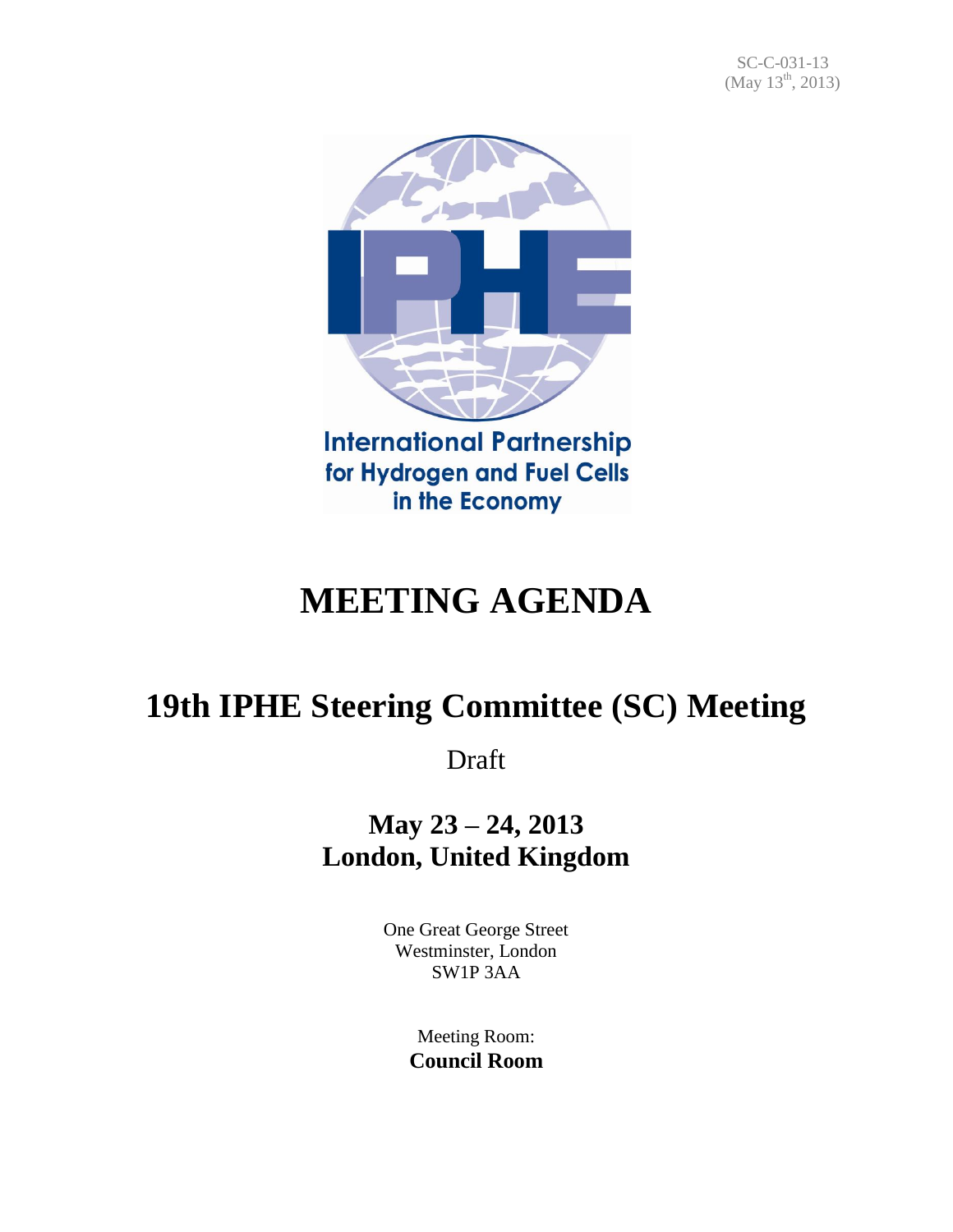#### Draft

### **Thursday, May 23, 2013 19 th IPHE SC Meeting**

| <b>Registration</b>                     |                                                                                                                                                                                                                                           |                                                           |  |  |
|-----------------------------------------|-------------------------------------------------------------------------------------------------------------------------------------------------------------------------------------------------------------------------------------------|-----------------------------------------------------------|--|--|
| 08.00                                   | Registration                                                                                                                                                                                                                              |                                                           |  |  |
| meeting.                                | $\triangleright$ All IPHE delegates are invited to register/take their name badge before the beginning of<br>the meeting. IPHE representatives are invited to attend all sessions of the 19 <sup>th</sup> IPHE SC                         |                                                           |  |  |
|                                         | 1. Welcome and hand over of chairmanship                                                                                                                                                                                                  |                                                           |  |  |
| 08.30                                   | 1.1 Welcome<br>1.1.1 Welcome by the chair and hand over of chairmanship<br>1.1.2 Welcome by the new chair and the host (UK)                                                                                                               |                                                           |  |  |
| ➤                                       | Official hand over of chairmanship from Germany to Japan<br>Welcome by the host – United Kingdom (Paul Hollinshead, Director of Science and<br>Innovation, Department of Energy and Climate Change)                                       |                                                           |  |  |
| 2. SC Introductions and meeting outlook |                                                                                                                                                                                                                                           |                                                           |  |  |
| 09.00                                   | 2.1 SC Introductions<br>2.1.1 Roundtable Introductions<br>2.1.2 New Delegates and Observers<br>2.2 Outline of meeting topics and objectives<br>2.3 Adoption of the Meeting Agenda<br>2.4 Adoption of the Minutes from the 18th SC Meeting |                                                           |  |  |
| ➤<br>➤                                  | Roundtable introductions<br><b>Objectives:</b> To set the frame for the meeting and outlining the meeting items.                                                                                                                          |                                                           |  |  |
|                                         | 3. SC Business overview and update                                                                                                                                                                                                        |                                                           |  |  |
| 09.15                                   | 3.1 Overview from the $18th$ IPHE SC Meeting in<br>Seville, Spain including Action Items and Decisions                                                                                                                                    | Minutes $18^{th}$ IPHE SC<br>Meeting $(SC-C-029-12)$      |  |  |
| ➤<br>➤                                  | The status of Action Items and Decisions will be reviewed.<br>Objectives: To examine the current status of IPHE activities.                                                                                                               |                                                           |  |  |
| 4. Country updates                      |                                                                                                                                                                                                                                           |                                                           |  |  |
| 09:45                                   | 4.1. Country Updates                                                                                                                                                                                                                      | Country information<br>will be included in the<br>binders |  |  |
| ➤                                       | Members are invited to present a sufficient update (15min) on significant H2FC related<br>developments in their country. All country information will be used in order to update the                                                      |                                                           |  |  |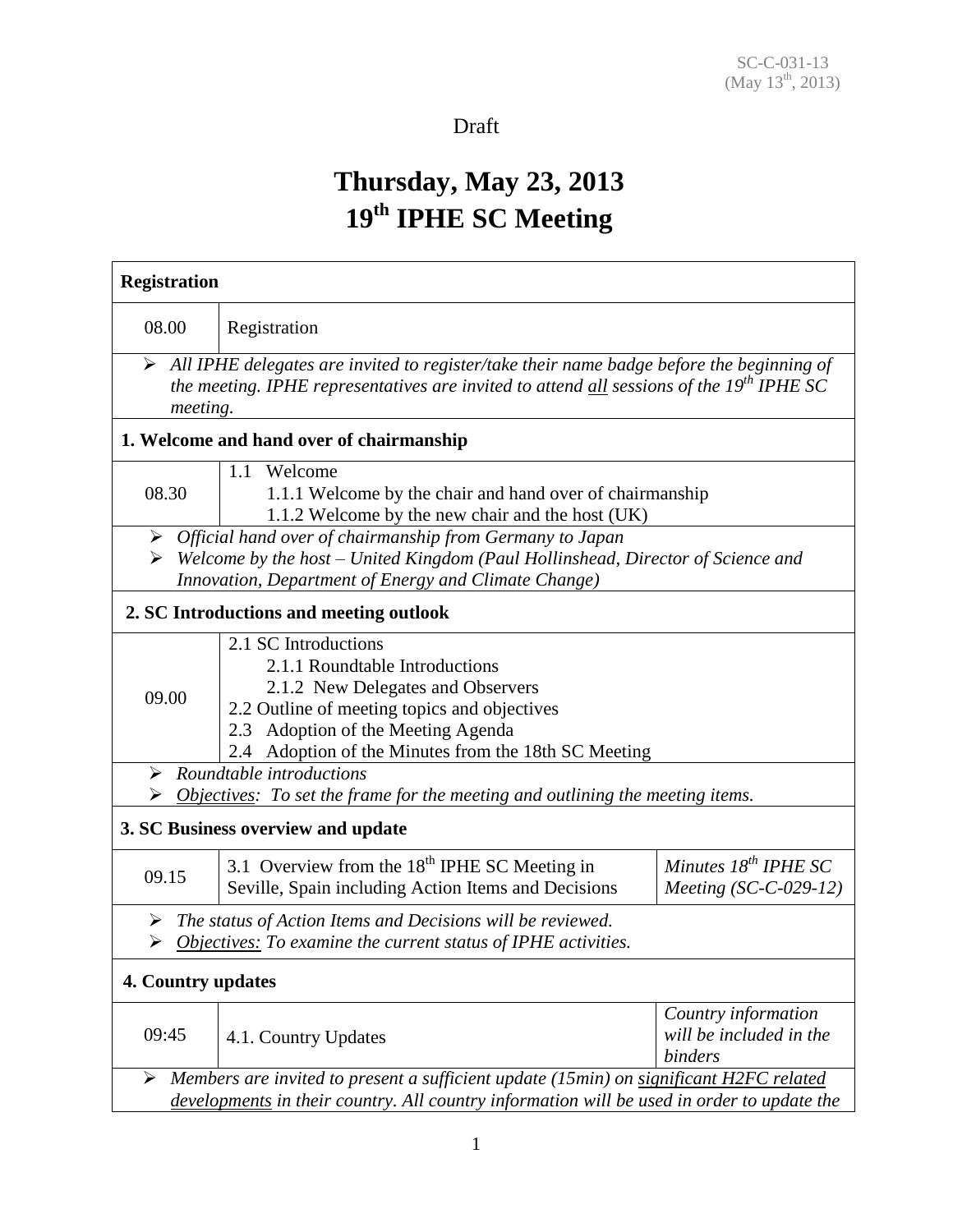| IPHE website and posted after the meeting.                                                                                                                                                                                             |                                                                                                                                                           |                                                                                                                           |  |  |
|----------------------------------------------------------------------------------------------------------------------------------------------------------------------------------------------------------------------------------------|-----------------------------------------------------------------------------------------------------------------------------------------------------------|---------------------------------------------------------------------------------------------------------------------------|--|--|
|                                                                                                                                                                                                                                        | 4.1.1 Brazil (no update)<br>4.1.2 Canada<br>4.1.3 China (no update)                                                                                       |                                                                                                                           |  |  |
| $10:30 - 10:50$                                                                                                                                                                                                                        | Coffee- and tea break                                                                                                                                     |                                                                                                                           |  |  |
|                                                                                                                                                                                                                                        | 4.1.4 European Commission<br>4.1.5 France (oral contribution)<br>4.1.6 Germany<br>4.1.7 Iceland<br>4.1.8 India<br>4.1.9 Italy (no update)<br>4.1.10 Japan |                                                                                                                           |  |  |
| $12:15 - 13:15$                                                                                                                                                                                                                        | <b>Lunch break</b>                                                                                                                                        |                                                                                                                           |  |  |
|                                                                                                                                                                                                                                        | 4.1.11 Korea<br>4.1.12 Norway (oral contribution)<br>4.1.13 Russia<br>4.1.14 South Africa<br>4.1.15 United Kingdom<br>4.1.16 United States                |                                                                                                                           |  |  |
| $14:40 - 15:00$                                                                                                                                                                                                                        | Coffee- and tea break                                                                                                                                     |                                                                                                                           |  |  |
|                                                                                                                                                                                                                                        | <b>5. IPHE – Preparation towards <math>2^{nd}</math> Phase</b> (Session is closed to the public!)                                                         |                                                                                                                           |  |  |
| 15:00                                                                                                                                                                                                                                  | 5. 1 Implementation of a permanent secretariat                                                                                                            | Task Force slides-<br>defining the details for<br>setting up and<br>operating an IPHE<br>Secretariat's Office             |  |  |
| Task Force report on preparation process and presentation of discussion results<br>➤<br>Discussion on proposed options<br>➤<br>Members reflection and statements regarding their national cash/in-kind contribution<br>➤<br>Next steps |                                                                                                                                                           |                                                                                                                           |  |  |
| 15:40                                                                                                                                                                                                                                  | 5.2 Terms of Reference                                                                                                                                    | SC-C-001-10 – IPHE<br>Terms of Reference                                                                                  |  |  |
| Defining the process of modifying the TOR to decide on the modified TOR at the fall<br>➤<br>meeting 2013                                                                                                                               |                                                                                                                                                           |                                                                                                                           |  |  |
| 15:50                                                                                                                                                                                                                                  | 5.3 IPHE's near future activities                                                                                                                         | Proposal for IPHE<br>Phase 2 Workplan and<br><b>Information Resources</b><br>Portal; 2014 - 2018<br><b>IPHE Work Plan</b> |  |  |
| ➤<br>U.S. work plan proposal<br>Workshops 2013/2014<br>➤                                                                                                                                                                               |                                                                                                                                                           |                                                                                                                           |  |  |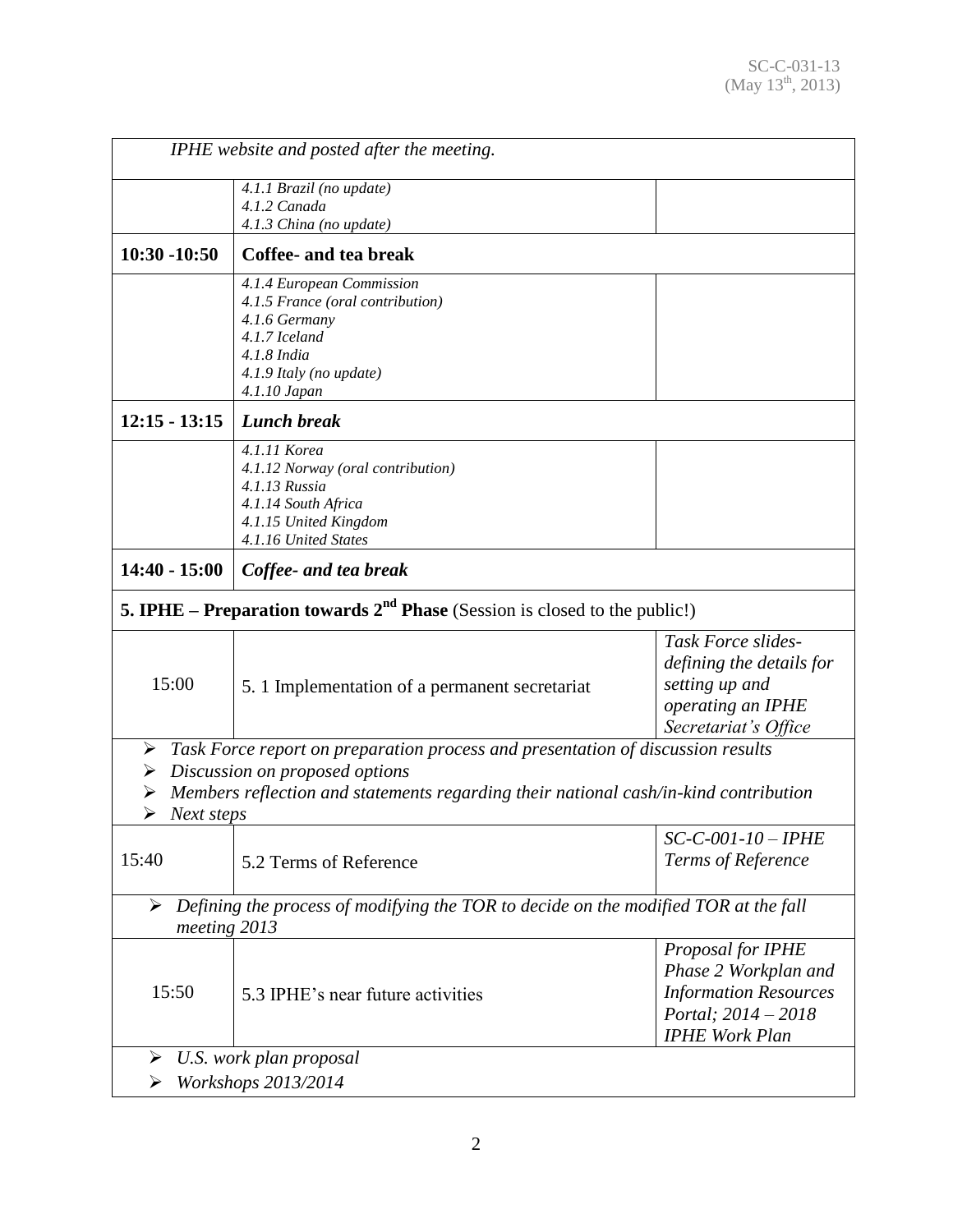| Other input<br>➤                             |                                                             |                    |  |  |
|----------------------------------------------|-------------------------------------------------------------|--------------------|--|--|
| 6. Follow up on H2 storage workshop, Seville |                                                             |                    |  |  |
| 16:30                                        | 6.1 Follow up and proceedings of the H2 storage<br>workshop |                    |  |  |
| Short review presentation from the EC<br>➤   |                                                             |                    |  |  |
| Comments to the workshop report              |                                                             |                    |  |  |
| Outreach                                     |                                                             |                    |  |  |
| 17:00                                        | End of meeting day                                          |                    |  |  |
| 19:00                                        | Arrival to the evening location                             | See details below! |  |  |
| 19:30                                        | Joint dinner                                                |                    |  |  |

### **Friday, May 24, 2013**

| <b>7. External presentations</b>                                                                                      |                                                                                                                                                                  |                                                                    |  |  |
|-----------------------------------------------------------------------------------------------------------------------|------------------------------------------------------------------------------------------------------------------------------------------------------------------|--------------------------------------------------------------------|--|--|
| 09.00                                                                                                                 | 7.1 External UK presentations                                                                                                                                    | A detailed program of<br>this session is attached<br>to the agenda |  |  |
| This session is intended to convey a UK perspective on a number of themes. This will be<br>$\blacktriangleright$      |                                                                                                                                                                  |                                                                    |  |  |
|                                                                                                                       | through presentations from some UK companies and organizations, and through<br>facilitated discussions with Steering Committee members. Possible themes include: |                                                                    |  |  |
| Hydrogen and transport (including UK H2Mobility)                                                                      |                                                                                                                                                                  |                                                                    |  |  |
|                                                                                                                       | Hydrogen for electricity system balancing and energy storage                                                                                                     |                                                                    |  |  |
|                                                                                                                       | Hydrogen and heat (including injection into the natural gas grid)                                                                                                |                                                                    |  |  |
|                                                                                                                       | Hydrogen and communities (could include EcoIsland, or could include cities (i.e.                                                                                 |                                                                    |  |  |
| London)<br>The session has not yet been finalized, so there may be some minor differences in the final<br>program.    |                                                                                                                                                                  |                                                                    |  |  |
| $10:30 - 10:50$                                                                                                       | Coffee- and tea break                                                                                                                                            |                                                                    |  |  |
| 10:50                                                                                                                 | External presentations $2nd$ half                                                                                                                                |                                                                    |  |  |
| 8. IPHE work group updates                                                                                            |                                                                                                                                                                  |                                                                    |  |  |
| 11:30                                                                                                                 | 8.1 Regulation Codes and Standards WG<br>8.2 Education WG                                                                                                        |                                                                    |  |  |
| Update on the activities of the Regulation, Codes and Standards WG<br>➤<br>Short report on Educational Encounter<br>⋗ |                                                                                                                                                                  |                                                                    |  |  |
|                                                                                                                       |                                                                                                                                                                  |                                                                    |  |  |